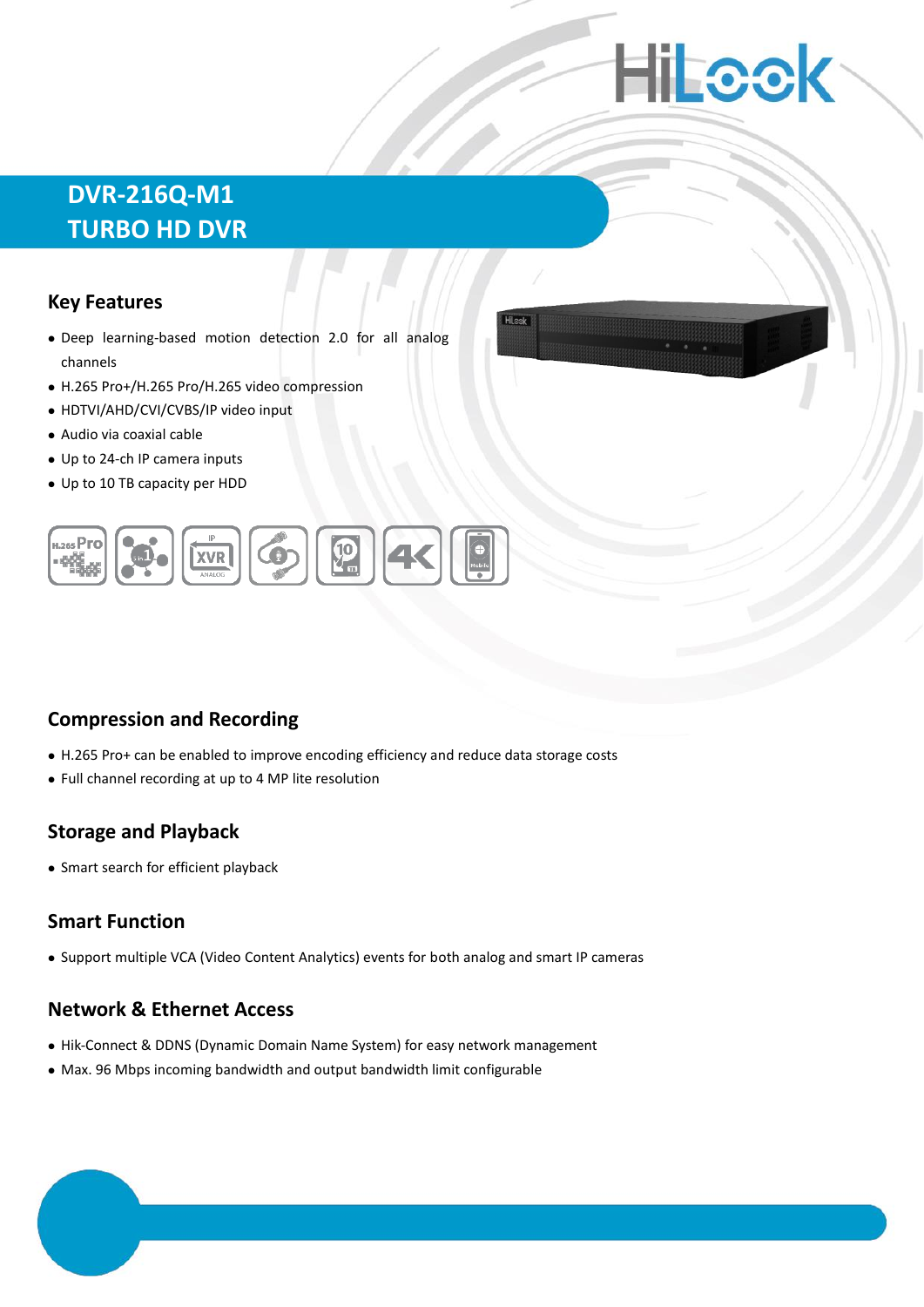

## **Specification**

| <b>Model</b>                  | <b>DVR-216Q-M1</b>                                                                    |  |
|-------------------------------|---------------------------------------------------------------------------------------|--|
| <b>Motion Detection 2.0</b>   |                                                                                       |  |
|                               | Deep learning-based motion detection 2.0 is enabled by default for all analog         |  |
| <b>Human/Vehicle Analysis</b> | channels, it can classify human and vehicle, and extremely reduce false alarms caused |  |
|                               | by objects like leaves and lights;                                                    |  |
|                               | Quick search by object or event type is supported;                                    |  |
| <b>Recording</b>              |                                                                                       |  |
| <b>Video compression</b>      | H.265 Pro+/H.265 Pro/H.265/H.264+/H.264                                               |  |
| <b>Encoding resolution</b>    | When 1080p lite mode is not enabled:                                                  |  |
|                               | 4 MP lite/1080p/720p/VGA/WD1/4CIF/CIF                                                 |  |
|                               | When 1080p lite mode is enabled:                                                      |  |
|                               | 4 MP lite/3 MP/1080p lite/720p lite/VGA/WD1/4CIF/CIF                                  |  |
| <b>Frame rate</b>             | Main stream:                                                                          |  |
|                               | When 1080p Lite mode is not enabled:                                                  |  |
|                               | 4 MP lite/1080p@15 fps; 720p/VGA/WD1/4CIF/CIF@25 fps (P)/30 fps (N)                   |  |
|                               | When 1080p Lite mode is enabled:                                                      |  |
|                               | 4 MP lite@15 fps; 1080p lite/720p lite/VGA/WD1/4CIF/CIF@25 fps (P)/30 fps (N)         |  |
|                               | Sub-stream:                                                                           |  |
|                               | WD1/4CIF@12 fps; CIF@25 fps (P)/30 fps (N)                                            |  |
| Video bit rate                | 32 Kbps to 10 Mbps                                                                    |  |
| Dual stream                   | Support                                                                               |  |
| <b>Stream type</b>            | Video, Video & Audio                                                                  |  |
| <b>Audio compression</b>      | G.711u                                                                                |  |
| Audio bit rate                | 64 Kbps                                                                               |  |
| <b>Video and Audio</b>        |                                                                                       |  |
|                               | 2-ch (up to $18$ -ch)                                                                 |  |
|                               |                                                                                       |  |
| IP video input <sup>1</sup>   | Enhanced IP mode on:                                                                  |  |
|                               | 8-ch (up to 24-ch), each up to 4 Mbps                                                 |  |
|                               | Up to 6 MP resolution                                                                 |  |
|                               | Support H.265+/H.265/H.264+/H.264 IP cameras                                          |  |
|                               | $16$ -ch                                                                              |  |
| Analog video input            | BNC interface (1.0 Vp-p, 75 $\Omega$ ), supporting coaxitron connection               |  |
|                               | 3K@20 fps, 4 MP@30 fps, 4 MP@25 fps, 1080p@30 fps, 1080p@25 fps, 720p@60 fps,         |  |
| <b>HDTVI input</b>            | 720p@50 fps, 720p@30 fps, 720p@25 fps                                                 |  |
| <b>AHD input</b>              | 4 MP@25 fps, 4 MP@30 fps, 1080p@25 fps, 1080p@30 fps, 720p@25 fps, 720p@30            |  |
|                               | fps                                                                                   |  |
| <b>HDCVI input</b>            | 4 MP@25 fps, 4 MP@30 fps, 1080p@25 fps, 1080p@30 fps, 720p@25 fps, 720p@30            |  |
|                               | fps                                                                                   |  |
| <b>CVBS input</b>             | PAL/NTSC                                                                              |  |
| <b>CVBS output</b>            | N/A                                                                                   |  |
| <b>VGA output</b>             | 1-ch, 1920 × 1080/60Hz, 1280 × 1024/60Hz, 1280 × 720/60Hz                             |  |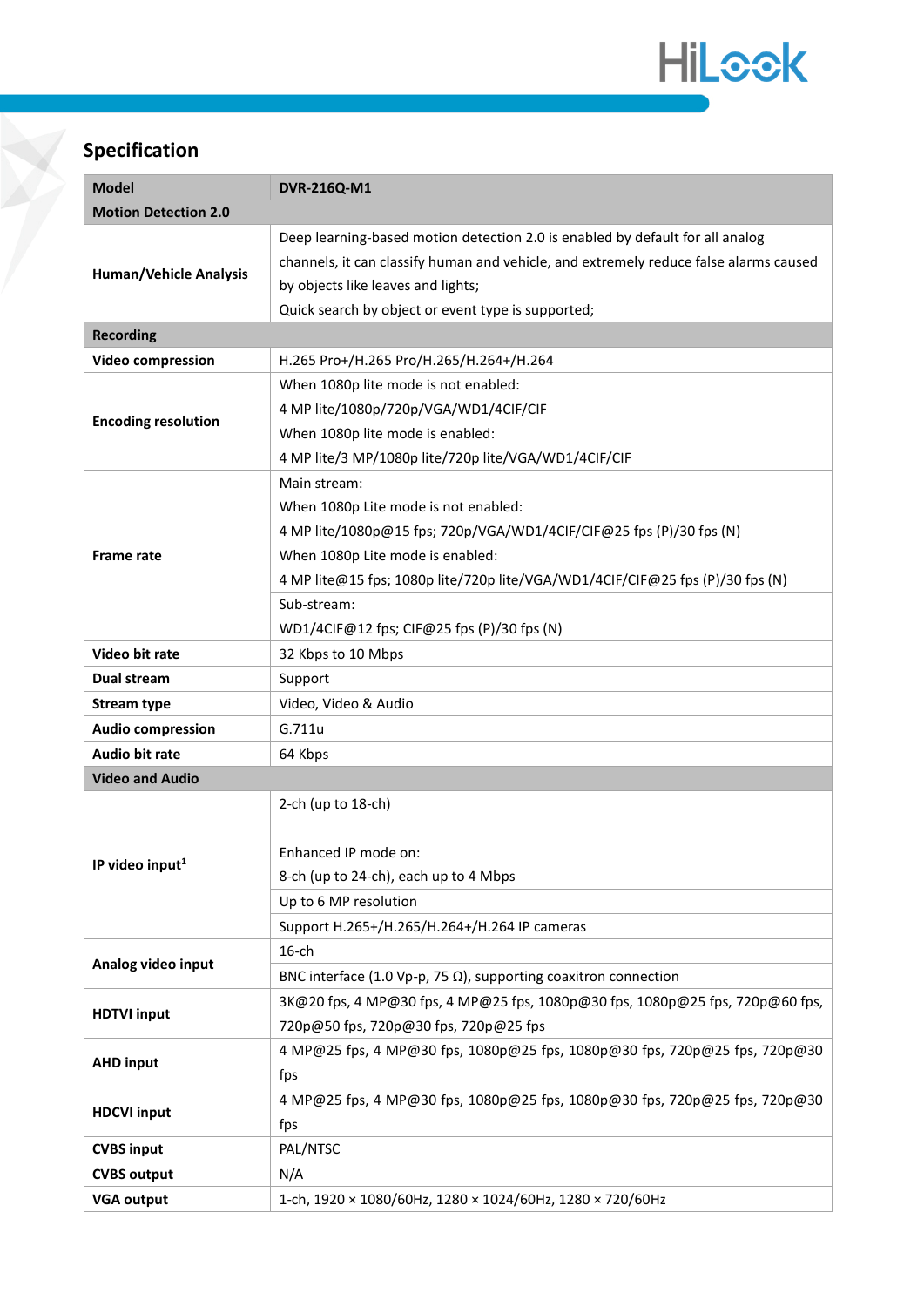

| <b>HDMI</b> output                  | 1-ch, 4K (3840 × 2160)/30Hz, 2K (2560 × 1440)/60Hz, 1920 × 1080/60Hz, 1280 ×      |
|-------------------------------------|-----------------------------------------------------------------------------------|
|                                     | 1024/60Hz, 1280 × 720/60Hz, 1024 × 768/60Hz                                       |
| Video output mode                   | HDMI and VGA simultaneous output                                                  |
| <b>Audio input</b>                  | 1-ch, RCA (2.0 Vp-p, 1 KΩ)                                                        |
|                                     | 16-ch via coaxial cable                                                           |
| Audio output                        | 1-ch, RCA (Linear, 1 KΩ)                                                          |
| Two-way audio                       | 1-ch, RCA (2.0 Vp-p, 1 KΩ) (using the first audio input)                          |
| Synchronous playback                | $16$ -ch                                                                          |
| <b>Network</b>                      |                                                                                   |
| <b>Total bandwidth</b>              | 128 Mbps                                                                          |
| <b>Incoming bandwidth</b>           |                                                                                   |
| (Enhanced IP mode)                  | 96 Mbps                                                                           |
| <b>Remote connection</b>            | 128                                                                               |
| Network protocol                    | TCP/IP, PPPoE, DHCP, Hik-Connect, DNS, DDNS, NTP, SADP, NFS, iSCSI, UPnP™, HTTPS, |
|                                     | <b>ONVIF</b>                                                                      |
|                                     |                                                                                   |
| <b>Network interface</b>            | 1, RJ45 10M/100M/1000M self-adaptive Ethernet interface                           |
| <b>Auxiliary interface</b>          |                                                                                   |
| <b>SATA</b>                         | 1 SATA interface                                                                  |
| Capacity                            | Up to 10 TB capacity for each disk                                                |
| Serial interface                    | N/A                                                                               |
| <b>USB</b> interface                | Rear panel: 2 × USB 2.0                                                           |
| Alarm in/out                        | N/A                                                                               |
| General                             |                                                                                   |
| Power supply                        | 12 VDC, 1.9 A                                                                     |
| <b>Consumption (without</b>         |                                                                                   |
| HDD)                                | $\leq 20$ W                                                                       |
| <b>Working temperature</b>          | -10 °C to +55 °C (+14 °F to +131 °F)                                              |
| <b>Working humidity</b>             | 10% to 90%                                                                        |
| Dimension ( $W \times D \times H$ ) | $265 \times 225 \times 48$ mm (10.4 $\times$ 8.9 $\times$ 1.9 inch)               |

#### *Note:*

1: Enhanced IP mode might be conflicted with smart events (perimeter protection) or other functions, please refer to the user manual for details.